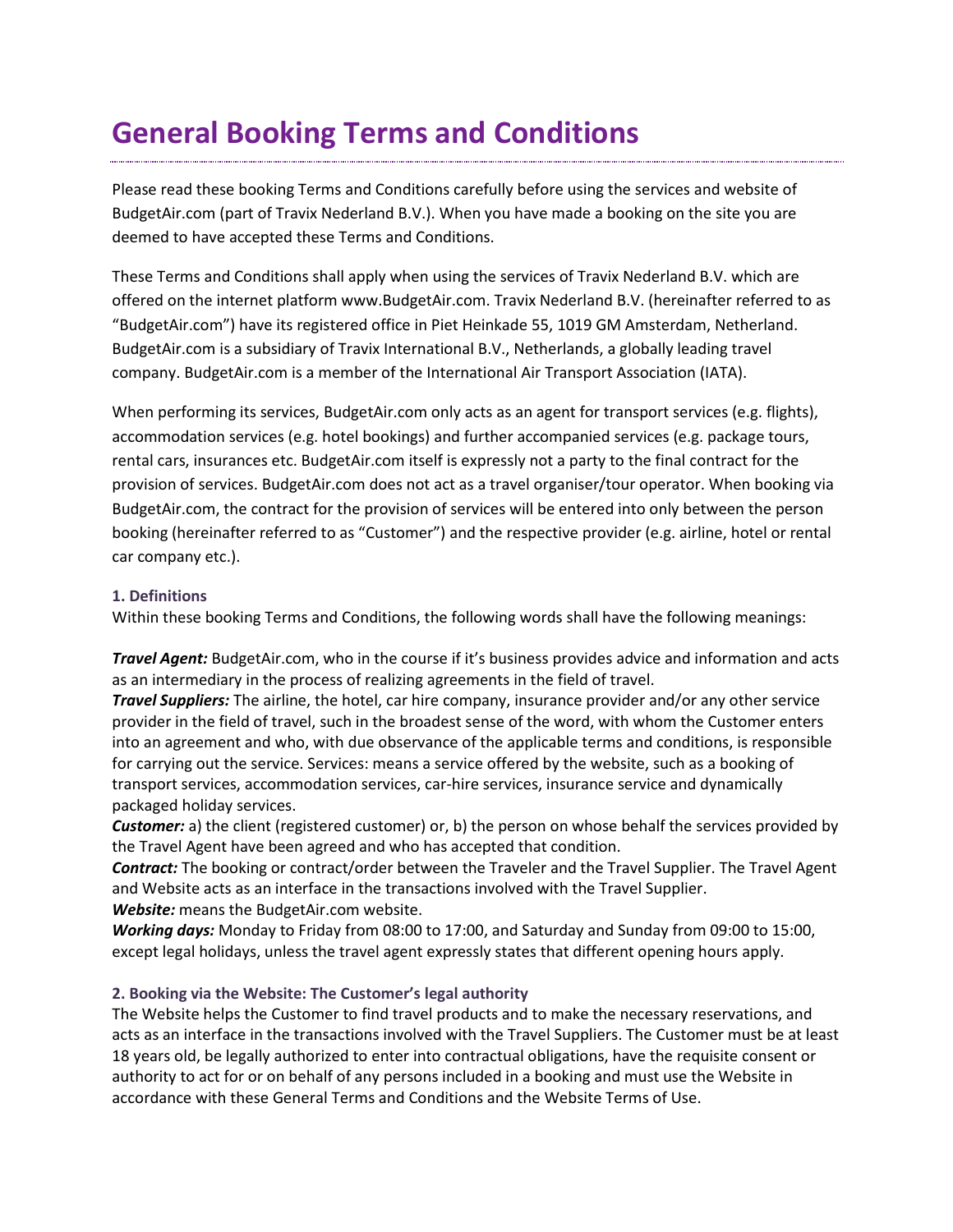The Customer is responsible for his/her activities on the Website (financially or otherwise), including the possible use if his/her user name and password. The Customer guarantees that the information entered by him/her on the Website in relation to him/her and, if applicable, any travelling companions is accurate.

#### **3. Contract Related**

#### *Travel Supplier Conditions*

The following applies to all products or services booked on the Website. The Travel Supplier's terms and conditions (including airlines' fare rules) will apply in addition to those set out here. The Travel Supplier's terms and conditions may include provisions relating to payment, procedures, default, liability, cancellations, changes of bookings and refunds (if available) and any other restrictions. The Customer is responsible for complying with any airline or other Travel Supplier conditions in relation to check-in times, reconfirmation of flights or other matters.

**Flights:** With regard to the air fare there are additional terms specific to that fare, for example, tickets are normally non-changeable and non-refundable. You can review the terms and conditions during the booking process on the Website. Whilst the Travel Agent is not responsible for airline schedule changes or cancellations, we will provide you with reasonable assistance via our Customer Service team, who can be called on the phone number provided to the Customer in the booking confirmation e-mail and ticket (international charges could apply).

Please note that airlines may charge for additional services (for example, but not limited to, checked baggage, airport check-in, preferred seating, in-flight entertainment (if available) and food, drink and snacks etc.) Any charges for these additional services are not included in the price of your ticket and must be paid to the airline directly. The Travel Agent is not responsible for any additional costs incurred and advises you to contact the relevant airline to add any additional services and verify changes.

The recommended minimum check-in time for international flights is 120 minutes prior to departure, and 90 minutes for domestic flights. Some carriers may require you to reconfirm your booking directly with them at least 72 hours before departure. Failure to reconfirm your flight directly with the airline may result in cancellation.

Flights must be used in the order set out in the itinerary, failure to use a flight for example, the outbound flight may invalidate the rest of the ticket, without eligibility for a refund. The Travel Agent cannot make any guarantees that particular seats can be allocated, even if they are pre-booked with an airline. Any transfers between terminals or airports must be paid for by the Customer.

Best priced air fares may not take the most direct route and some itineraries may require a change in aircraft en-route. Flights marketed as 'direct' means that there is no need to change aircraft during the journey, however, the plane may have to stop for re-fuelling and/or to let passengers on or off. Details of scheduled stops are detailed during the booking process on the Website.

Please check with the specific airline regarding their regulations for the carriage of pregnant women. Infants must be at least 6 weeks old and must either sit on the adult's lap or in an infant seat (please contact the airline for details of appropriate infant seats that may be taken on board). Generally, children aged 2 years and above must occupy their own seat and pay the child fare.

Customers are advised that in some cases flights booked with one airline may be operated by another airline, details of the operating airline, where different, are indicated on the Website.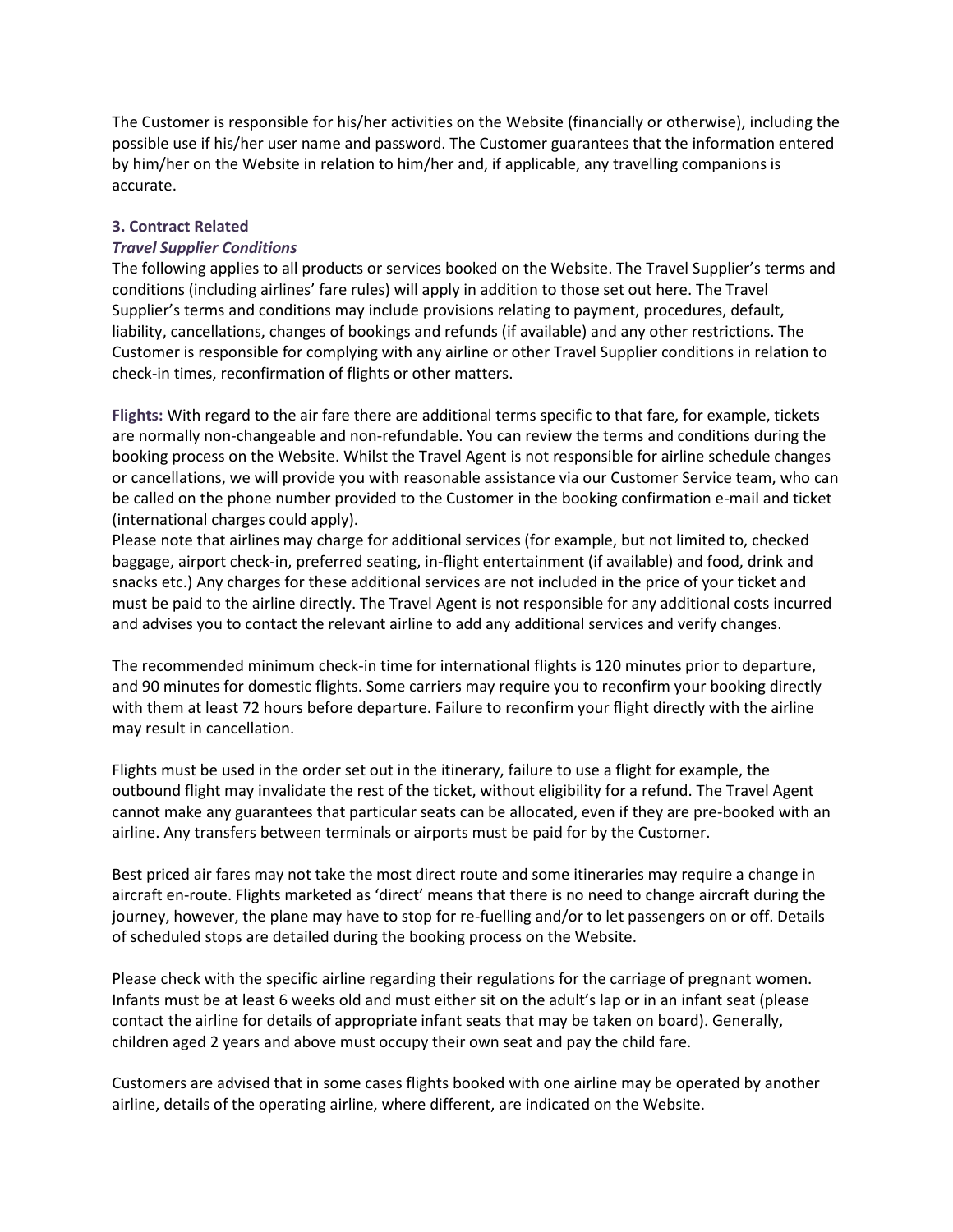If an airline cancels or delays a flight, is unable to provide previously confirmed space, fails to stop at a Customer's stop-over destination point, or causes a Customer to miss a connecting flight on which a Customer holds a reservation, the Customer may be entitled to certain remedies from the airline.

**One-way Combineables:** In certain cases, in order to provide greater choice and special return fares, the Travel Agent will combine two one-way fares on the same or different airlines. Each one-way ticket is subject to its own rules, restrictions and fees. If one of these flights is affected by an airline change (e.g. cancellation or schedule change) that causes a Customer to make changes to the other flight, the Customer will be responsible for any fees incurred for making changes to the unaffected flight. **Hotel and other Accommodation:** Hotels are given star ratings, however, these are not necessarily the official local rating and standards can vary between hotels and accommodation of the same class in different countries. Generally, check-in is 15:00 hour and check-out is 11:00 hour, however, these times may vary. Please contact the Travel Agent if you need more specific details. Breakfast is not included in the price, unless specifically stated and some hotels may charge additional local taxes. Bed configurations may vary to the image shown on the Website and they will differ by country. For example, North American hotels may consist of two double beds, whilst a European room would have two single beds. There may be additional charges for extra beds or cots. The Customer should contact the hotel directly to confirm exact bed layout before making their booking.

**Car Rental:** All drivers must display a full valid driving licence at the time of pick up and the licence must have been valid for 12 months and both paper and photo licences must be presented. The Customer may also be asked to provide credit card details as security for any damage that may be caused to the vehicle during rental. It is the Customer's responsibility to ensure that there is sufficient credit limit on the card to meet the requirements of the Travel Supplier. Failure to do so may invalidate the Customers car rental and the Travel Agent will not be responsible for any costs that may be occurred. Customers renting a car outside of the European Union (EU), must be an EU resident and must present a full, valid GB or EC/EEA licence. No refunds shall be given for non-utilised rental days.

## **BudgetAir.com will impose its own standard administration fee in the event of a cancellation or changes to a booking of PHP 2500,- per flight, hotel or car booking. The Travel Supplier may also apply its own fee, please refer to the terms and conditions of the Travel Supplier.**

**Customer Contract:** The content of the Contract may include informing and advising the Customer, as well as making the requested reservations, if possible, on behalf of the Customer. After commissioning the booking, the Customer is bound towards the Travel Agent and Travel Supplier, irrespective of whether this was confirmed directly or not. Should the Travel Agent charge a fee for one of its own services, the Travel Agent shall make this known in advance. For booking on the internet, the Travel Agent organises the booking process in such a way that the Customer is notified before accepting the offer that he is entering into in a Contract. By confirming the booking with the Travel Agent, the Customer is bound to the Travel Agent and supplier by this Contract. The order confirmation will, in general, be emailed immediately to the Customer, in which case this confirmation is considered to be proof of the agreement as stated in the confirmation.

The Contract will be between the Travel Supplier and the Customer. The Travel Agent is not a party to the contractual relationship. The Travel Suppliers terms and conditions (including airlines' fare rules) will apply in addition to those set out here. The Travel Supplier's terms and conditions may include provisions relating to payment procedures, default, liability, cancellations, changes of bookings and refunds (if available) and any other restrictions. Please refer to your particular Travel Supplier for full details of their applicable terms and conditions. The Customer is responsible for complying with any airline or other Travel Supplier conditions in relation to check-in times, reconfirmation of flights or other matters.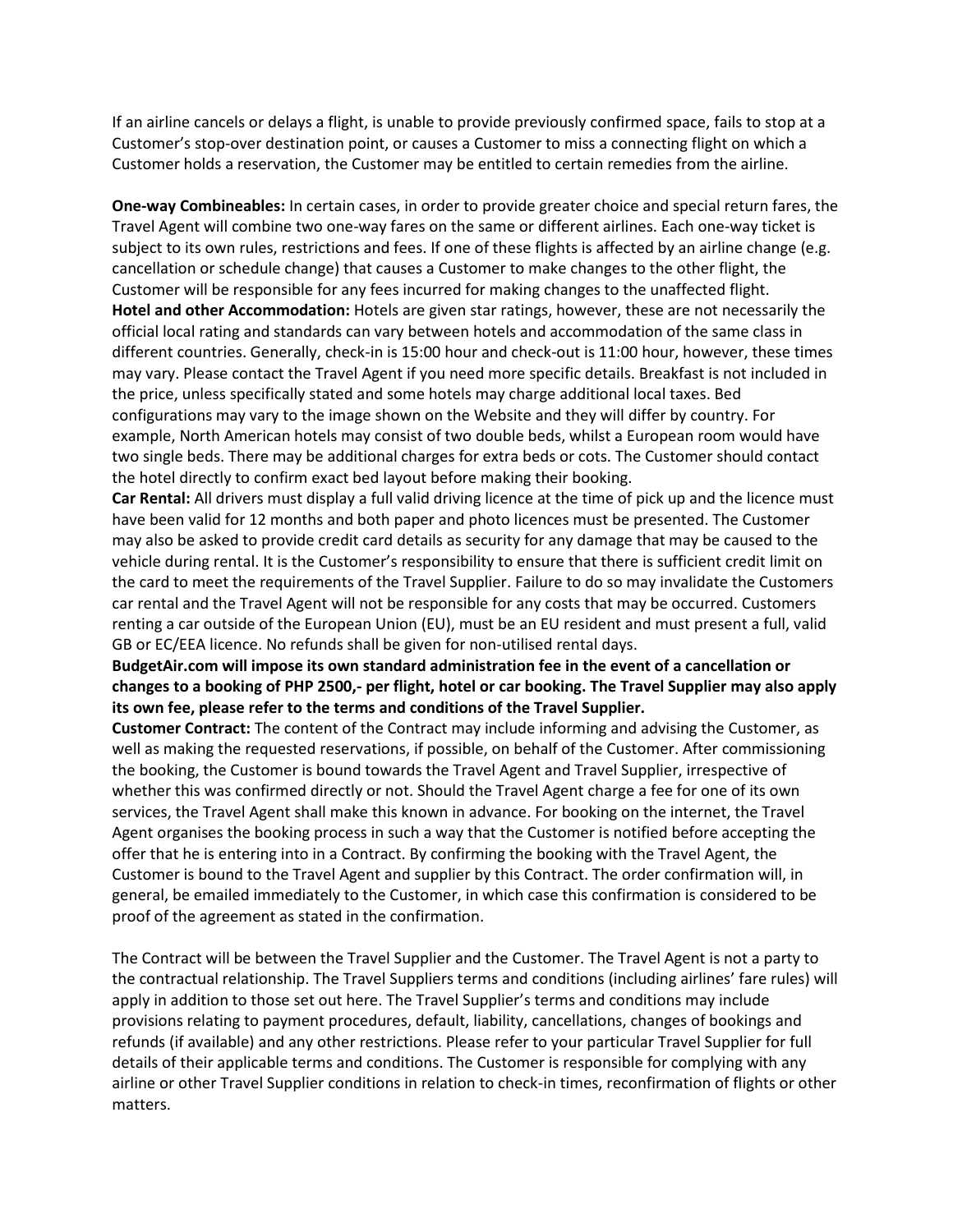**Customer's Duty of Disclosure:** The Customer shall provide the travel agent, before concluding the Contract, with all the required details of himself and other Customer(s) – if any – which are required for entering into the contract and the execution thereof. Details include the Customer's mobile phone number and email address, if available. If the Customer is derelict in his duty of disclosure, any negative financial consequences resulting from this will be charged to the Customer.

**Government imposed taxes, fees and charges:** The price of the flight may include taxes, fees and charges that are imposed on air transportation by Government authorities. They may represent a significant portion of the cost of air travel and are either included in the fare or shown separately on the ticket. The Customer may also be required to pay taxes or fees or other charges not already collected, for example, it is not always possible to include all departure taxes on the ticket(s). In some cases departure taxes must be paid by the Customer locally to the Government of the country being departed from and are therefore non-refundable by the Travel Agent.

#### **4. Delivery of your Booking**

All tickets sold on the Website are e-tickets, which is a paper-less way to book flights. When the booking has been made, it is stored electronically in the airlines reservation system. The Travel Agent will send you a booking confirmation email and then a separate e-ticket or voucher confirmation (for non air bookings) will follow. It is important that the Customer receives both a booking confirmation and then an e-ticket or voucher confirmation number for each product in a separate email. The Travel Agent recommends that you take both the booking confirmation and the e-ticket and/or voucher confirmation with you. The Travel Agent cannot be held responsible for non compliance with these rules and regulations and strongly recommends that you check these details with your airline in advance of travel. It is the Customers responsibility to check that all of the correct information has been entered into the booking including, but not limited to, the correct passenger names, flights, dates and travel itinerary. If anything is incorrect, it is the Customers responsibility to notify us immediately on the phone number provided to the Customer in the booking confirmation and e-ticket. All assistance possible will be offered to rectify anything, however, charges may be incurred by both the Travel Agent and the Travel Supplier, which would need to be paid by the Customer.

The Travel Agent relies on the information that you provide as being accurate and therefore cannot be held responsible if your e-ticket does not arrive due to incorrect email address or your junk email settings. **You must notify us immediately if you change your email address or contact telephone number.** In addition please check that the name on your passport matches the name on your e-ticket and/or booking confirmation.

Please note, you may be required to produce your booking number and/or confirmation email to the relevant Travel Supplier as evidence of your booking.

**Change or cancellation by BudgetAir.com.** Sometimes (combinations of) Tickets and/or Vouchers are offered on BudgetAir.com for which it is not possible to issue a Ticket and/or Voucher for the indicated price and/or booking category. The reason for this is that the fares and booking categories shown on BudgetAir.com are posted on the site of BudgetAir.com via fully automated processes and these fares and booking categories are continuously subject to price changes. If you do not receive a Ticket and/or Voucher or a Booking Confirmation within 48 hours after the booking then an employee of BudgetAir.com shall contact you by telephone or by email within three Working Days after the booking. An employee of BudgetAir.com can discuss potential alternatives with you. Budgetair.com does, however, reserve the right to reject these bookings and to fully repay the advanced travel sum.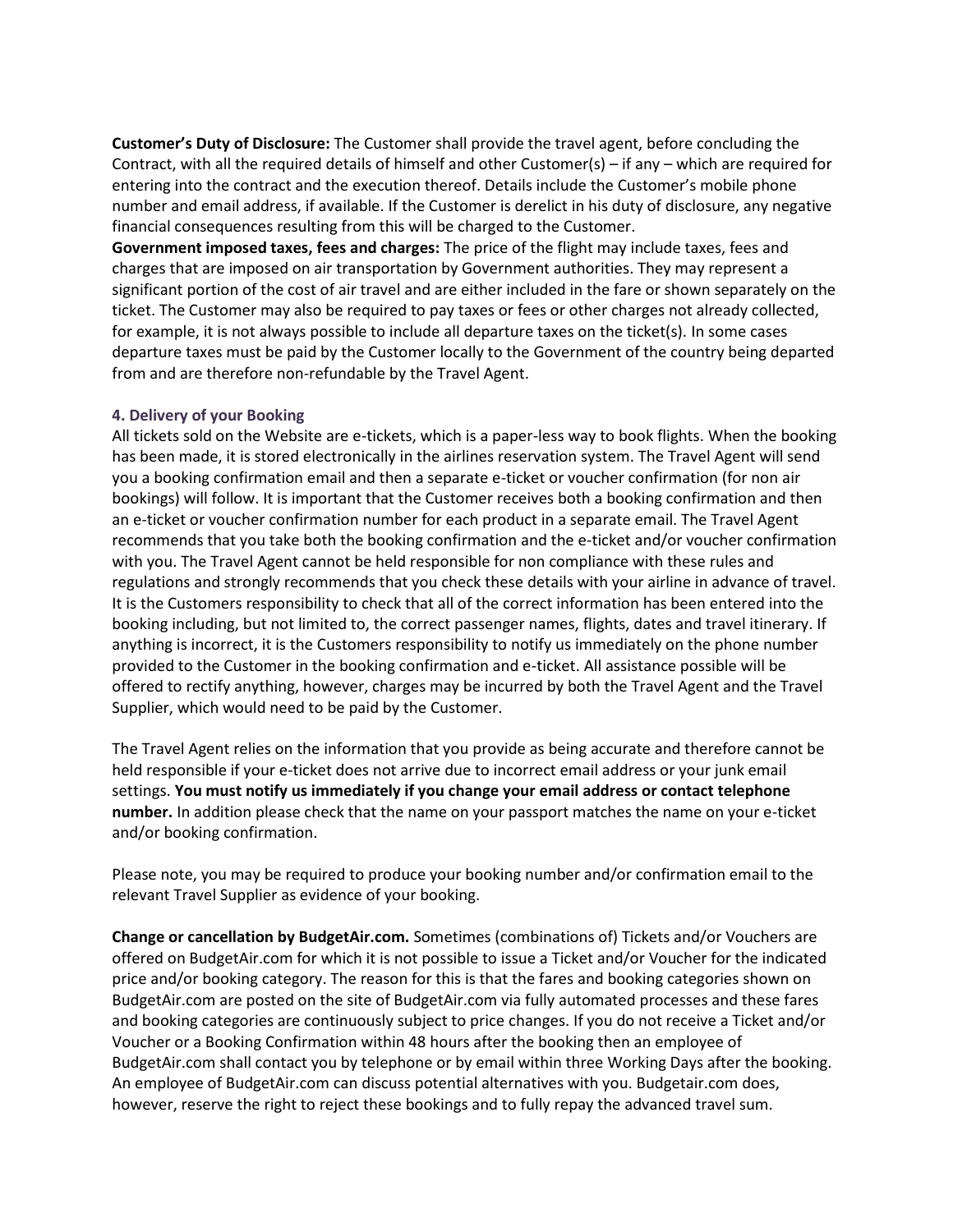Bookings are basically guaranteed if the Tickets and/or Vouchers were issued and paid by BudgetAir.com on behalf of the Travel Supplier(s). BudgetAir.com does reserve the right to renege on the issue of the Tickets and/or Vouchers within two Working Days after receipt of the payment and the issue of the Tickets and/or Vouchers at the fares and/or booking categories offered and sold by the same. The reason for this is that the indicated fares and booking categories are determined by the Travel Supplier(s) and are uploaded on the Website by the said third parties. When uploading and posting these fares and booking categories incorrect fares and booking categories may be posted and/or shown – due to, for instance, (system) errors – as a result of which Tickets and/or Vouchers are issued at an incorrect (i.e. a too low) fare or for an incorrect booking category.

The fares and booking categories are posted on the site of BudgetAir.com via fully automated processes and Tickets and/or Vouchers are printed on the basis of this posted information. Budgetair.com makes every effort to check these processes and the posted fares and booking categories but cannot provide a 100% guarantee in this respect. That is why Budgetair.com reserves the right to ask the Client for an additional payment or to cancel the Tickets and/or Voucher and to fully repay the advanced travel sum within two Working Days if there is question of incorrectly posted fares or booking categories and/or if Tickets and/or Vouchers were issued at an incorrect fare or for an incorrect booking category and/or if Tickets were issued at an incorrect airport tax rate.

In the worldwide booking systems combinations of airlines are sometimes offered for which it is not possible to issue an electronic Ticket because these airlines did not conclude a mutual ticket agreement or because these airlines are not an official IATA member. As the occasion arises an employee shall contact you within two Working Days after the booking to discuss the potential alternatives. BudgetAir.com reserves the right to reject these bookings and to repay the paid travel sum.

Flight schedules are regularly subject to change. They are not always communicated by the airlines to BudgetAir.com (in a timely fashion). The Client is personally responsible for checking the definitive flight schedule of each route (route and times) at the latest a day before departure. This is possible during the (online) check-in with an airline and for scheduled services also via the website www.checkmytrip.com. If BudgetAir.com is informed of a change by an airline in a timely fashion then we contact the Client by telephone or by email. In case of more considerable changes we ask the Client for a confirmation of receipt. We make at least 2 attempts by telephone and/or by email to reach the Client. If we cannot (were not able) to reach the Client in a timely fashion then we reserve the right to accept and process the change on behalf of the Client (the latter to avoid cancellation by the airline). If we were unable to reach the Client on the contact details provided to BudgetAir.com by the Client then the Client should – as explained above – check the definitive flight schedule during the (online) check-in and/or via www.checkmytrip.com at the latest a day before departure.

#### **5. Travel Documents, Administrative and/or Health Regulations**

It is the Customer's responsibility to make sure that he/she is aware of the requirements concerning passport, visa and health regulations relevant to their trip, to comply with them and to pay the associated costs.

It is also important to include all transit points in the travel itinerary that may also require a visa. A valid passport is necessary for all holidays on the Website. Some overseas countries have an immigration requirement that a Customer's passport is valid for a minimum period after the Customer enters that country, generally 6 months. If the Customer's passport is in its final year of validity, the Customer is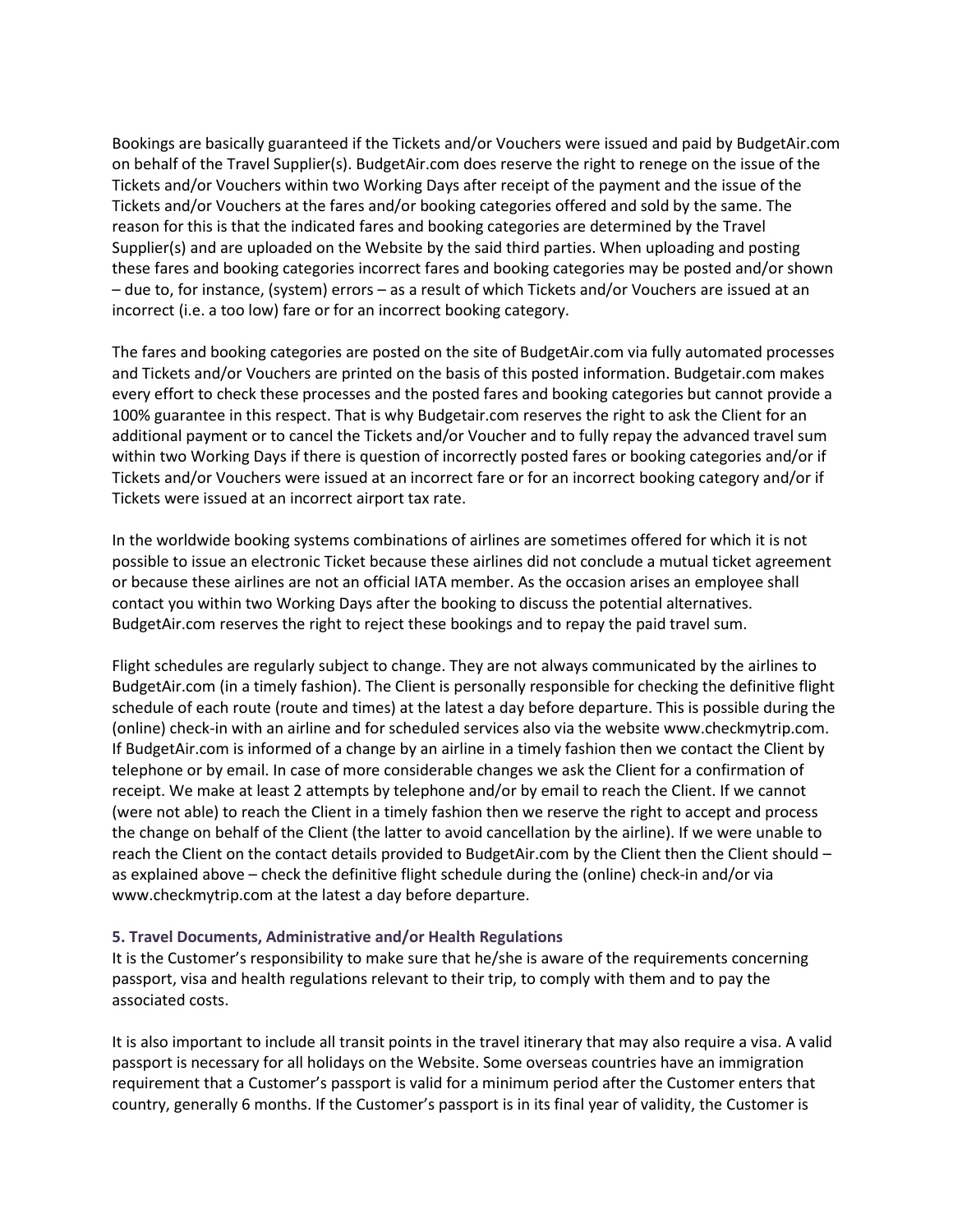advised to confirm the requirements of the destination before making final travel plans. The name on the passport must match the name on the ticket, otherwise the Customer may not be able to travel and insurance may be invalid.

Please note: it can take some time to obtain a visa, so Customers are advised to apply in plenty of time and the Travel Agent accepts no responsibility for Customers who do not possess the correct travel documents.

The name on the passport much match the name on the ticket, otherwise the Customer many not be able to travel and insurance may be invalid. If, after booking a holiday but before travelling, any member of the party changes their name, e.g. as a result of getting married, the Travel Agent must be notified immediately so that they can endeavour to make any necessary changes to the Customer's holiday documentation.

All Customers wishing to enter or transit through the USA under the Visa Waiver Programme (VWP) must apply for authorisation to travel using the Electronic System for Travel Authorisation (ESTA). Please allow sufficient time when making an ESTA application. It is recommended that such an application is made at least 72 hours before departure. For further information, please visit the US Department of [Homeland Security's website.](https://esta.cbp.dhs.gov/esta/)

A number of governments are introducing new requirements for air carriers to provide personal information about all travelers on their aircraft. The data will be collected either at the airport when a Customer checks-in or in some circumstances when the Customer makes his/her booking. Accordingly, the Customer is advised to allow extra time to check-in for his/her flight.

For information on visa requirements, Customers are advised to contact the embassy of the country of their planned travel.

The Customer should seek advice on any vaccinations and precautions that may be compulsory or recommended from a health professional – a GP, practice nurse, pharmacist or a travel health clinic – ideally at least 8 weeks before travel.

#### **6. Changes and Cancellations**

**Price Changes:** Charges for the services booked can be changed in accordance with the terms and conditions of the Travel Supplier. The changes will be notified and charged as soon as possible. **Cancellations:** Cancellations, where permitted, can be made on working days via email: info@budgetair.ph or in writing, and upon the Customer's request. All such requests will be dealt with on behalf of the Travel Suppliers concerned. In the event of cancellation or partial cancellation of a booking by the Customer, compensation may be required from the Customer to cover the costs of travel arrangements already made. In addition to this, charges may be imposed by the applicable Travel Suppliers. Your ability to cancel or modify a booked travel product or service, and the method for doing so, will depend on the specific airline's fare rules or Travel Supplier's terms and conditions. It therefore, may not be possible to cancel or modify some products or services, or there may be specific requirement you will have to meet. Please note that for itineraries built up of different routings and more than one fare base, there may be more than one set of fare rules. In this instance, the most restrictive fare rules will apply. The Customer is responsible for reading all of the fare rules relating to their reservation. Where a cancellation affects more than one person on the booking, any applicable cancellation charge will be applied in respect of each person on the booking. In some cases, compensation for cancellation payable to the applicable Travel Suppliers can amount to the full value of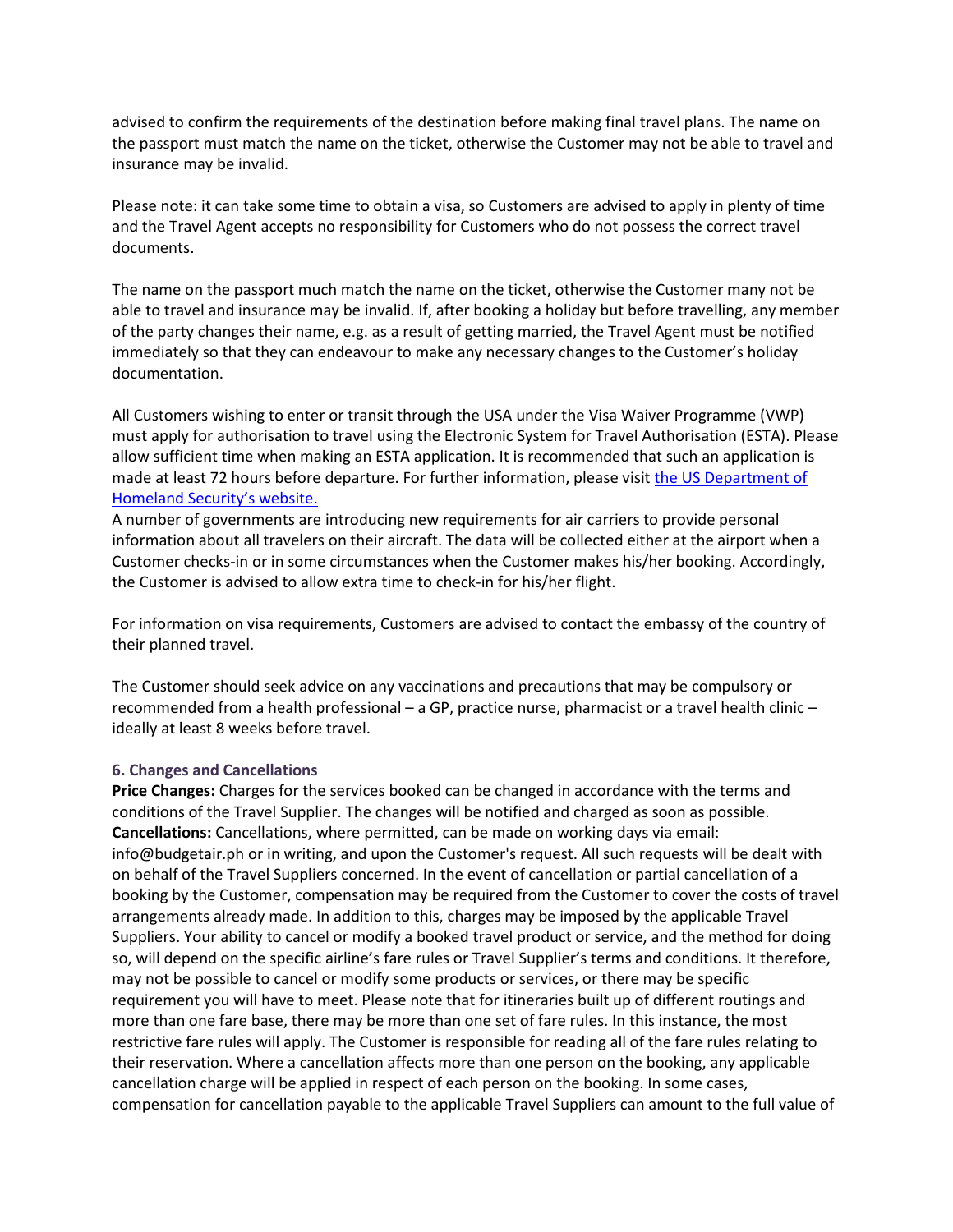the travel booked, so that no reimbursement to the Customer is made. Partial cancellation, i.e. cancellation of a particular arrangement, without losing the value of the particular arrangement may not be possible.

If a Customer does not present him/herself at the departure of the trip, no refund will be due to the Customer and the airline will cancel the entire itinerary.

**Changes:** Changes to a booking may only be made on working days by calling the phone number provided to the Customer in the booking confirmation and e-ticket (international charges could apply), and upon the Customer's request. A standard administration fee will be charged by the Travel Agent in respect of each change made. Where a change affects more than one person on the booking, the Travel Agent reserves the right to charge an administration fee in respect of each person on the booking. In order to change a Customer booking, the Travel Agent will normally need to cancel the original booking, which may incur compensation and/or charges imposed by the Travel Suppliers up to the full value of travel booked and Customers, will need to pay for the cost of a new booking. Airlines do not generally allow name changes on flight bookings.

**Restricted Fares:** Unless otherwise stated by the Customer, it is assumed that the Customer requires the least expensive Services. Such Services (e.g. "economy class") may be provided without any possibility of making changes or cancelling. In such cases, the Services cannot be provided in a different manner or at a different time or place to those contracted.

**BudgetAir.com will impose its own standard administration fee in the event of a cancellation or changes to a booking of PHP 2500,- per flight, hotel or car booking. The Travel Supplier may also apply its own fee, please refer to the terms and conditions of the Travel Supplier.** 

**Reimbursements:** In the event of a refund to the Customer after the above deductions, the relevant amounts will be transferred back by the party that took the original payment (such as BudgetAir.com, a Supplier, or such other party as it may appear in the Customer's credit card or bank statement) to the payment card used to make the original booking. Any booking charges applied will not be eligible for reimbursement. Customers should note that refund of flight bookings may take up to 6 months.

**Refunds:** If it is possible to amend or cancel your Airline Ticket, you should bear in mind that this will always entail a charge. This involves the cancellation and/or amendment costs charged by the airline company and an administration fee. The costs of the amendment and/or cancellation depend on the terms and conditions of the selected airline company and the conditions attached to the selected Airline Ticket. BudgetAir wishes to point out that the costs of amendment and/or cancellation may be as much as 100 per cent of the price of the Airline Ticket. In some cases, these costs may even be higher if the tariff class booked earlier is no longer available. You should take into account that for the handling of a cancellation and/or change Budgetair.com charges PHP 2500,- on account of administration costs if the ticket can be cancelled or changed.

If you do not use your Ticket or partly make use of it and refunds can be reclaimed from the airline then Budgetair.com shall, if you do not or can't make use of this possibility, claim these refunds on your behalf after approximately 11 months. After Budgetair.com has claimed the refunds from the airline Budgetair.com sends you a voucher for the amount of the value of the refunds minus the applicable administration costs, which can be used for your next booking at Budgetair.com. Budgetair.com charges an administrative fee of PHP 1400,- per Ticket for claiming refunds. A voucher has a validity of 1 year after the issue date.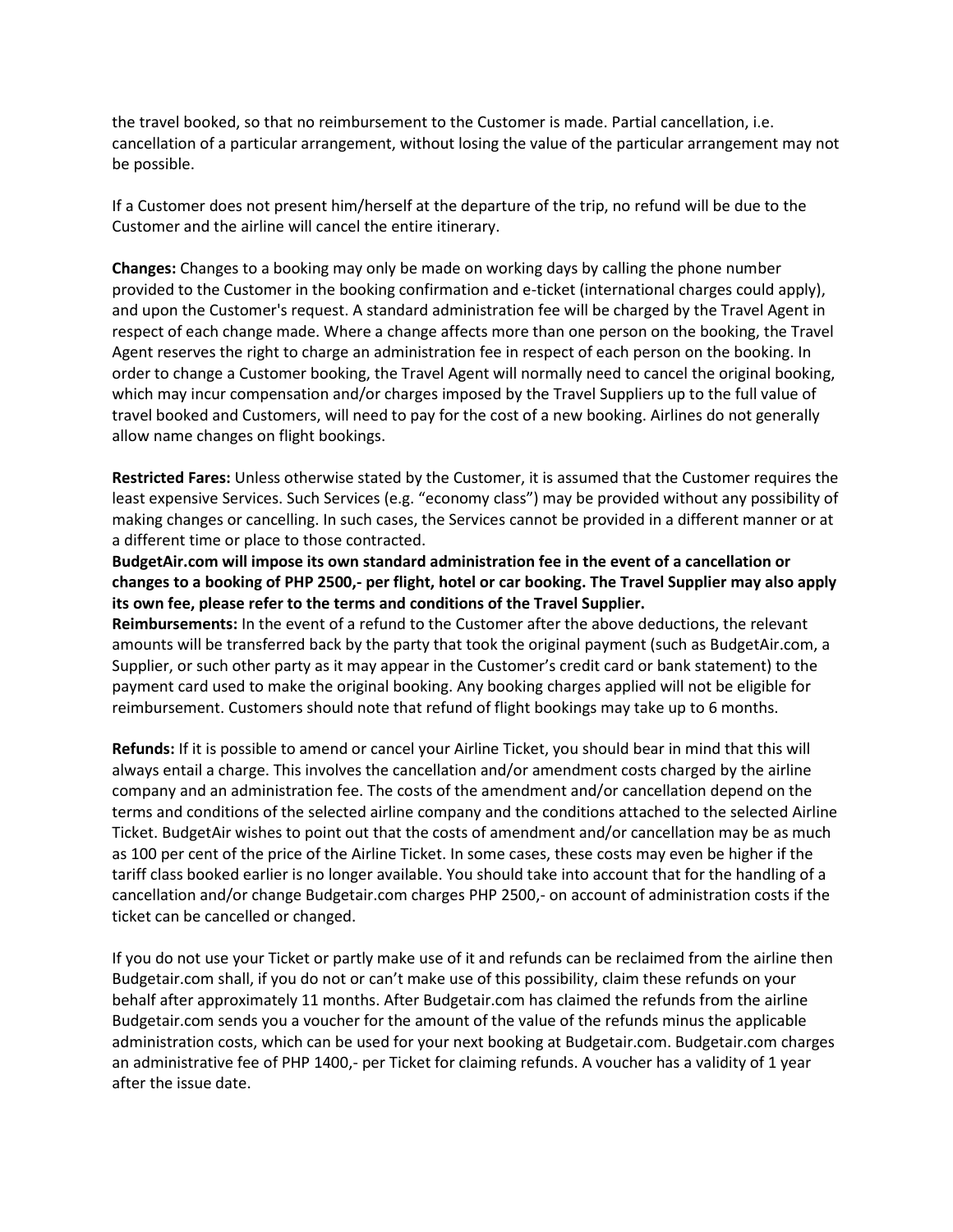#### **Your Right to a Refund: 'REFUND PROTECT'**

As a customer that has completed a booking with us and selected the 'Refund Protect' option, we will provide you with a refund on any unused booking if you are unable to attend the booked event due to any of the list of specified circumstances set out in the link below for which you have made a request for a refund and have provided the information required to support your request, as set out in the link below.

#### **[Click here for more information on Refund Protect](https://www.refundprotect.me/member-wording)**

**THIS IS NOT AN INSURANCE POLICY**. Refund Protection is an optional extension to our standard Terms and Conditions of sale and trade, and it provides a right to a refund in certain defined circumstances outlined in the link above.

## **7. Terms and Conditions relating exclusively to flight & hotel bookings**

**Cancellations or Changes made by the Customer:** If you wish to change or cancel your flight & hotel booking, please contact BudgetAir.com Customer Services on the phone number provided to the Customer in the booking confirmation and e-ticket (international charges could apply). The Travel Agent will endeavour to amend or cancel your booking as far as possible. However, many flights and hotels used in flight and hotel bookings are non changeable and non refundable, and therefore, any change to a flight or hotel may require the purchase of a new flight or hotel booking. The Customer is liable for all associated costs of a new booking. WE STRONGLY RECOMMEND THAT THE CUSTOMER TAKES OUT APPROPRIATE INSURANCE TO COVER ALL SITUATIONS THAT MAY REQUIRE CANCELLATION OR CHANGES TO TRAVEL ARRANGEMENTS.

In the event that you make any alteration to your booking (including but not limited to, cancellations, refunds and amendments), the Travel Agent reserves the right to charge you an administration fee of PHP 2500,- per person plus the Customer will be liable for any charges imposed by the Travel Supplier.

**Cancellations or Changes made by the Travel Agent:** The Travel agent reserves the right to make changes to your flight & hotel booking where such changes are required by one of its Travel Suppliers, for example, the cancellation of a flight by an airline. The Travel Agent will notify you as soon as possible, if there is time before the Customer departs. The booking confirmation will show the planned timings as of the dates of confirmation.

If the Customer is notified of any major changes to your flight and hotel booking **after we have confirmed your booking but before you trave**l, you can either accept these new arrangements (and cover any additional increase in price from your original booking), buy another flight and hotel booking (and cover any additional increase in price from your original booking) or cancel your flight and hotel booking and receive a full refund from the Travel Agent.

Major Changes shall include, a change in your departure airport or departure flight delay of more than 12 hours; a change in the length of your holiday; or a change in the airport you depart or arrive from (except where the airports are in the same city), a change of accommodation to a lower standard or to a different resort.

In the unlikely event that your booking has to be cancelled, a full refund will be made of all monies previously paid to the Travel Agent, to the person/s who originally paid for the booking.

Should your flight be cancelled, the Customer's rights and remedies will be governed by the airline's conditions of carriage. As a result, the Customer may be entitled to: (a) carriage on another flight with the same airline without additional costs; (b) re-routing to their destination with another carrier without additional costs; (c) receiving a full refund; or (d) some other right or remedy.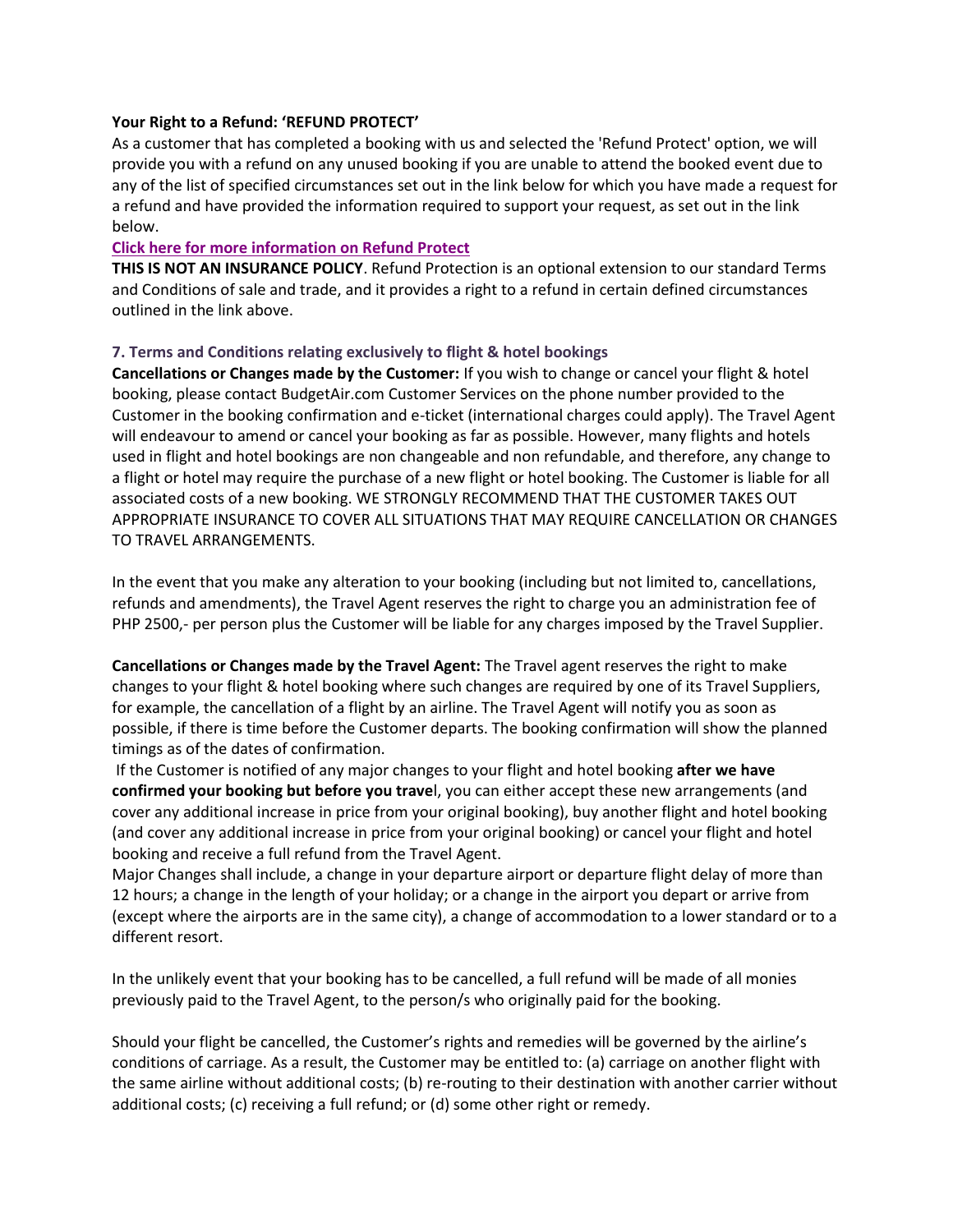The Travel Agent will not be liable to the Customer for any compensation if forced to cancel or make any changes to your flight and hotel booking as a result of events outside their control and which neither the Travel Agent or its Travel Suppliers could reasonably foresee. Such events include; war; threats of war; government intervention; terrorism; riots; civil unrest; natural and nuclear disasters; fire; actual or potential weather conditions; health risks, industrial disputes; technical problems with transport; closed or congested airports; and any force majeure events.

Where as a result of such an event occurring **after your departure** a significant part of your flight and hotel booking cannot be provided, you will be offered a suitable alternative if available. If a suitable alternative is not available, or for good reasons, you do not accept the offered alternative, we will return you to your place of departure. Again, the Travel Agent strongly recommends that the Customer takes out comprehensive insurance to cover such circumstances.

Please note that airlines may charge for additional services (for example, but not limited to, checked baggage, airport check-in, preferred seating, in-flight entertainment (if available) and food, drink and snacks etc.) Any charges for these additional services are not included in the price of your ticket and must be paid to the airline directly. If your flight and hotel booking includes a low-cost flight, please contact our customer support on the phone number provided to the Customer in the booking confirmation and e-ticket (international charges could apply) to add services that can be pre-booked before departure, otherwise please contact the airline directly. Some items can be pre-booked online when making your initial flight reservation on the Website.

## **8. Financial Conditions and Payment Process**

**Payment:** Unless specified otherwise the prices of the Services shown on the Website are expressed in Euro's, excluding local taxes that may be imposed by some authorities in some countries and for which the Customer is responsible for paying.

Full payment for all flight, flight + hotel, hotel, car rental and insurance bookings (other than any hotel and car-rental pay-on-arrival bookings) is required at the time of booking.

The Travel Agent may be required to pass your card details to the relevant Travel Supplier for fulfillment of the booking. Payment methods other than those stated on the Website are not accepted and no responsibility is accepted for cash or cheques sent through the post.

Before full payment is received, the Travel Agent or the Travel Supplier is not obliged to issue any tickets, confirmations, vouchers or other travel documents. However, in all cases the Customer remains liable for payment of the full amounts for the Services ordered.

Payment can be made by all major credit and debit cards as detailed on the Website. The Travel Agent reserves the right to charge you in addition for any handling fees they or the Travel Supplier incur in relation to bookings made by credit cards. The Customer will be notified of the relevant charges at the time of booking. The Travel Agent reserves the right to pass on any charges relating to card charge backs. If your booking is being paid for with a third party credit card we may require written authorization to be provided by the card-holder.

The Travel Agent or the Travel Supplier reserves the right only to deliver e-tickets, confirmations, evouchers or any other travel documentation to the Customers credit card billing address when requested to do so by the credit card issuer. All email addresses used must be valid at the time of booking.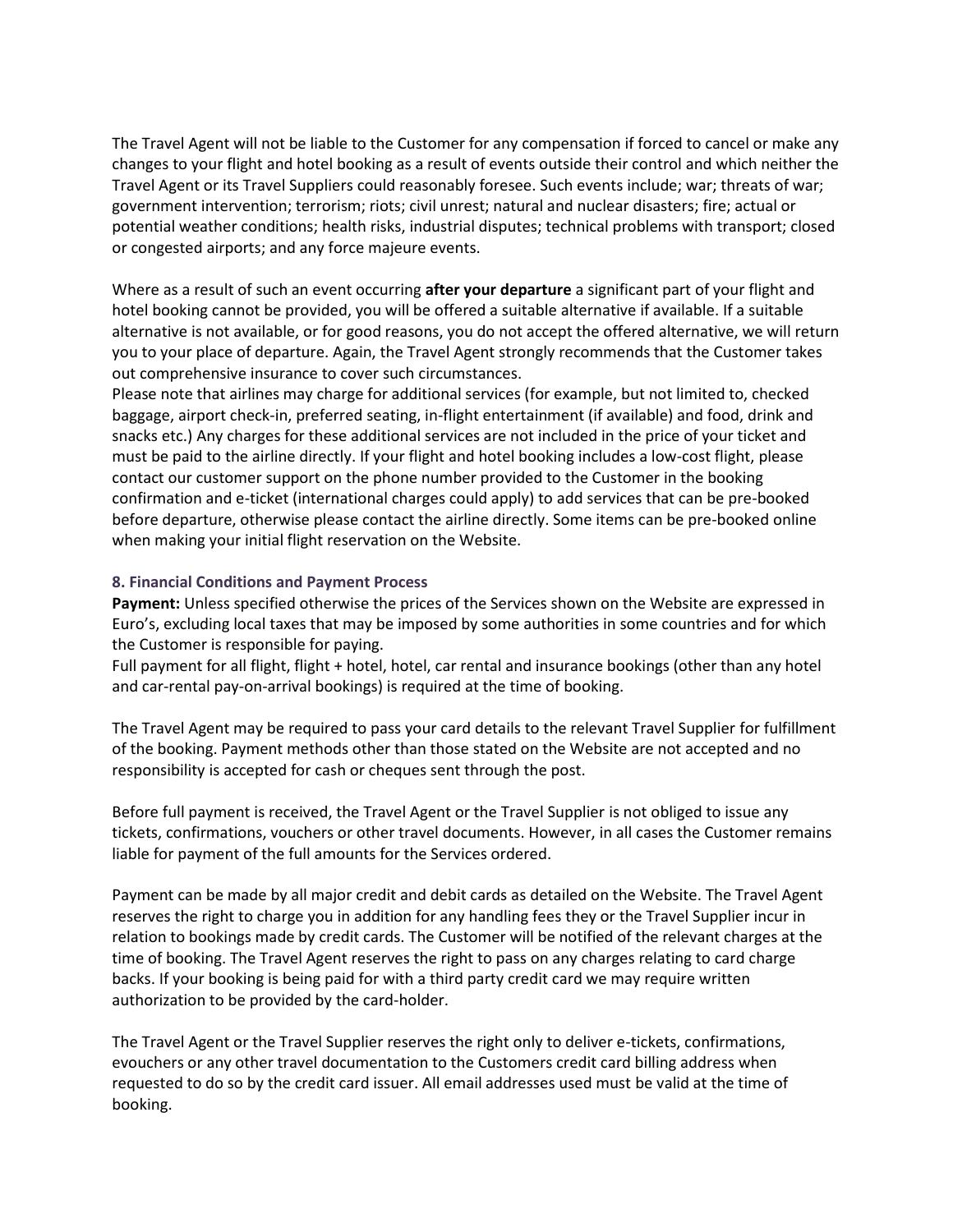Further, in an effort to reduce credit card fraud, the Travel Agent reserves the right to carry out random identity checks, including checks of the electoral role, and may request the Customer to either fax or post proof of address, a copy of the credit card and a recent statement, as well as a copy of the Customer passport, before issuing any tickets. Please be aware that these checks are only carried out during Working Hours, and any tickets for bookings made outside of these Working Hours may not be issued until the next working day. The Travel Agent is not responsible for any costs incurred as a result of these checks. Credit card bookings via the Website are 100% secure and to guarantee the privacy of the information provided by the Customer through the Website and in the software used by the Travel Agent, due to the use of various forms of security. Full details are available on our Book Safe and Secure page. Refunds will be processed to the form of payment used at the time of booking. This will be made to the person who made the original booking. When processing a refund for a flight ticket, please be aware that not all taxes are refundable, including fuel surcharge. A tax refund will be processed in accordance with the relevant airlines' refund policy. Taxes do fluctuate in line with exchange rates.

**Payment by credit card:** payment for your flights may be taken directly by the airline. If there are any problems with the Customer payment, the Travel Agent will contact the Customer within 48 hours (or within 24 hours if you are travelling within 48 hours). The Travel Agent will not be liable for any subsequent price increase as a result of payment failure. Any price increase must be paid for by the Customer before the booking can be confirmed. Please note that the airline payment and payment to the Travel Agent will appear as separate transactions on your credit card statement.

## **9. Customer Service and the handling of complaints**

The Customer may submit a complaint in writing to the Travel Agent at the following address, no later than 30 days after the end of their trip:

Piet Heinkade 55 1019 GM, Amsterdam Netherlands For any financial claims you must also provide us with original receipts and / or other relevant documents. Excluded are any claims on the basis of the EC Regulation (261/04) on compensation for denied boarding and delay or cancellation of flights. These should be submitted directly with the relevant airline.

If you have a complaint relating to a Travel Supplier and/or hotel during your stay, please ensure that you officially log your complaint with the relevant Travel Supplier and/or hotel prior to your return. Customers may also email to info@budgetair.my.

**Denied Boarding, Cancellation or Flight Delays:** Under European law, the Customer has rights in some circumstances to refunds and/or compensation from their airline in cases of denied boarding, cancellation or delay to flights. Full details of the rights will be publicized at European airports and will also be available from airlines. However, reimbursement in such cases is the responsibility of the airline. **Customer Behaviour:** It is the Customer's responsibility to ensure that you do not behave in a way which is inappropriate or causes offence or danger to others or which risks damage to property. If not, The Travel Agent and/or Travel Suppliers (e.g. airline or hotel staff) may cancel your booking, in which case the Travel Agent and Travel Supplier's responsibility to you will cease immediately and the Customer will not be eligible for any refunds, payments or compensation and/or any reimbursement of any cost or expenses the Customer may incur as a result of such termination. In addition, the Customer will be liable to reimburse the Travel Agent of any expenses they incur as a result of such termination.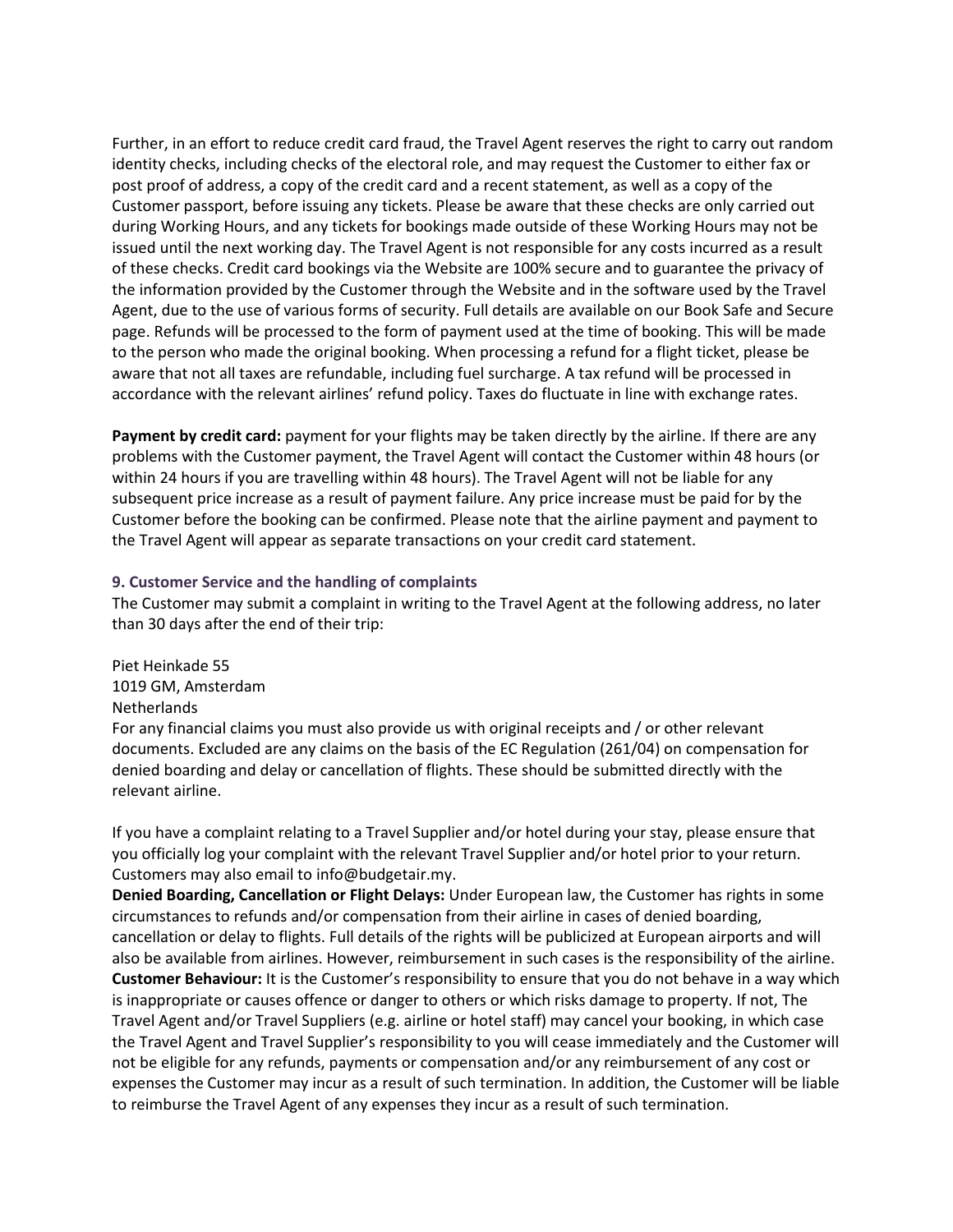**Use of the Website:** The Website is provided on an 'as is' and 'as available' basis. The Travel Agent does not accept any liability in respect to the Customer's ability to access or use the site at any time or any interruption in that access or use or any failure to complete the transaction. The Travel Agent does not guarantee that the Website is free from computer viruses or other properties that may cause loss or damage.

**Content on the Website:** The Travel Agent provides general information on the Website for guidance purposes only. Information may change at any time, and it is the Customer's responsibility to check with the relevant Travel Supplier, destination, embassy or tourist office to confirm the guidance is up-to-date. In particular, with respect to passports, visas and vaccination requirements, which are all the responsibility of the Customer.

The Travel Agent does not guarantee that information on the Website (including without limitation prices, descriptions or dates) is free from errors or omissions but we will use all reasonable endeavours to correct any errors or omissions as soon as is possible once they have been brought to our attention.

## **10. Liability**

The Customer is advised that the airlines' liability for death, personal injury and other damages is normally limited by national law, by an international air transport treaty, or by the airline's own Special Terms and Conditions including their conditions of carriage.

The Customer accepts that where the Travel Agent acts as an interface between the Customer and the Travel Supplier, the Travel Agent will under no circumstances be held liable with respect to services the Customer has booked with one or more Travel Suppliers. The Travel Agent is not liable if and insofar as the Customer is able to claim for damages under an insurance policy such as travel or cancellation insurance.

The Travel Agent will not be liable for any indirect or consequential loss of any kind in contract, tort or otherwise arising out of the Customer's use of this Website or any other travel products or services booked or purchased on this Website.

#### **11. Disclaimer**

Except as expressly set out in these Terms and Conditions, all representations, warranties, terms and conditions whether express or implied in relation to this Website or the information contained therein are hereby excluded to the fullest extent permitted by law.

## **12. Applicable Law**

These General Terms and Conditions are governed and construed in accordance with the laws The Philippines. Additionally the Customer's accommodation booking may also be subject to local laws, customs and sensitivities, which may change from time to time. The Travel Agent is not liable for any bookings which do not comply with such local laws, customs or sensitivities.

#### **13. Privacy**

The Travel Agents Privacy Statement are incorporated into these General Terms and Conditions can be seen in full under 'Privacy' on the home page of the Website, BudgetAir.com.

Budgetair.com partly has data processed by service companies that are involved in the implementation of the agreement for the provision of services. These companies can exclusively proceed in accordance with our instructions and we select these companies diligently. This includes, inter alia, providers of payment systems and companies that perform creditworthy and security checks for us in order that you can choose from several payment options and to avoid problems during the payment and credit fraud.